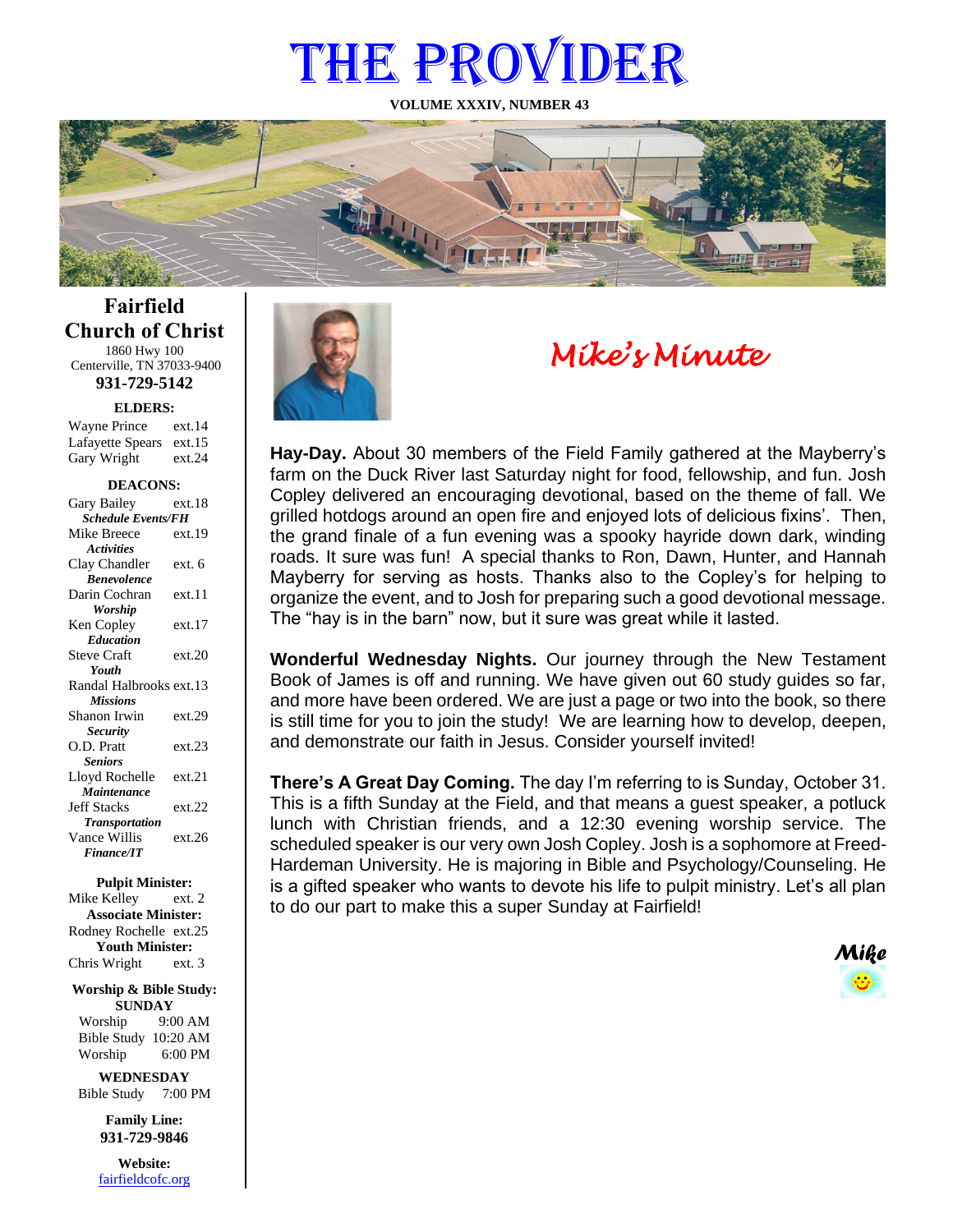

**Ther** There will not be a 6:00 pm service. Welcome to our 5<sup>th</sup> Sunday. We will worship together and have a period of study then following classes, we will have a potluck in the fellowship hall. Our speaker for the day will be Josh Copley. Our afternoon service will begin at 12:30 pm. All of our contribution will go toward our building maintenance.

We are collecting money for needy children for Christmas this year. We will take donations thru October 31<sup>st</sup>. Please give your money to Mike Batts or one of the elders.

Our annual community outreach, the **Halloweenie Roast**, will be on Sunday, October 31<sup>st</sup> this year. We will give out hot dogs, chips and candy. We will be needing candy and volunteers to help with the giveaway. Hours are 4:30 - 6:30 pm.

The Red Cross Blood Mobile will be at the fellowship hall this coming Monday from 12:30-5:30 pm. Walkins will be accepted. You still have time to register online at redcrossblood.org.

The elders will meet with the men of the congregation on Sunday, November  $7<sup>th</sup>$  at 5 pm in the fellowship hall.

There will be a baby shower for **Alexia Dotson**  Graham on November 7<sup>th</sup> from 2-4 pm in the fellowship hall. It's a boy and are registered at Walmart and Amazon.

We are in need of van drivers!! Please see Jeff Stacks if you would be willing to drive. Men as well as women are asked to help out with this.

The November men to serve sheets are in both foyers.

with —<br>ympathy

We express our sympathy to the family of **Douglas Church**, brother-in-law of **Jewell Prince** who passed away.



*Members:* O.D. Pratt (home, received a pacemaker this week, doing well), Dewayne Victory (Veteran's hospital), Carleigh Liddell, Marlin Lawson, June Prince, Helen Shanes, Bob James, Kenneth Chandler, Carol Warren, Thomas Haskins, Lou Dickens, Raymond Stoltz, Paul & Noble Victory, James Coates & Harry & Jo Ann Totty (cardiac tests soon).

*Friends & Family:* Greg Zoller (John & Brenda Fly's brother-in-law, stage 4 lung cancer), Floy Lyell, Seth Williams, Elizabeth Dunn, Mike Rhea, Mike & Nancy Bradley, Mike Harvill, Kelley Wilson, Glen England, Isaiah Locke (& family), Jeremy Primm, Bobby McCoy, Melvin Roberson, Willie Taylor, Ronald Loveless, Billie Church, Daniel Spears, Harley Parker, Ann Spencer, Thomas Brady, Donald Brady, Rachael Bellis, April Benson (breast cancer), Michael Noonan, Doris Elam, Neil Jobe, Adam Lawson, Evan Boyd, Donna Gaspard, Roman Surra, Anthony & Rita Stacks, McKinley Moore, Jimmy Jenkins, Ruby Church, Carolyn Nash, Kathy Swinford Coleman, Grayson Gunter, Jimmy George & William Dale Nash.

*Life Care:* Hester Moss, Garland Horner

*St. Thomas Hickman Nursing Home:* Barbara Beard, Naomi Bailey

*Olive Branch Senior Living, Dickson:* Martha Page

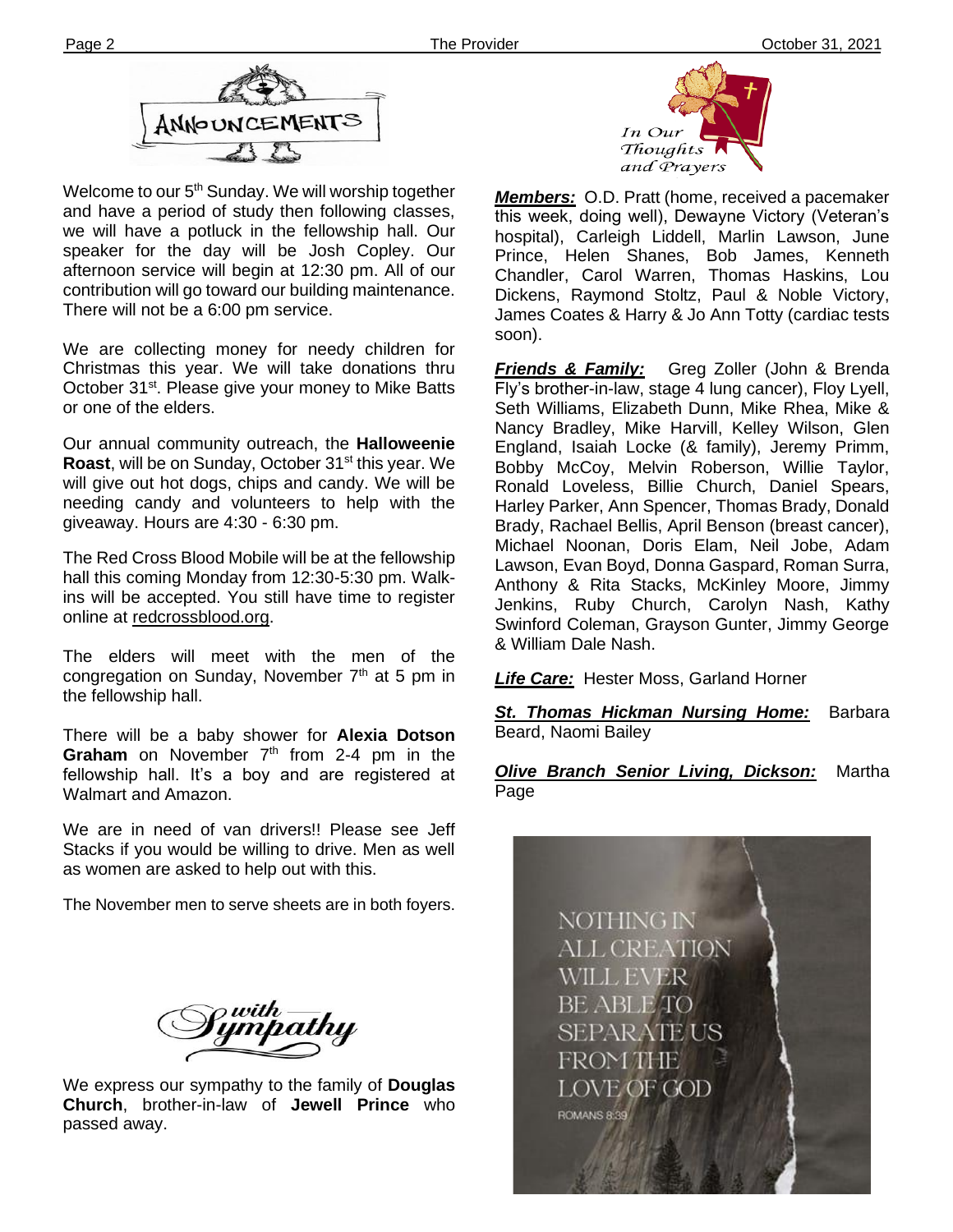

### **Center Fielders News** "Spiritual Radiology"

 X-rays and MRI's are used in an attempt to find the cause of an internal pain. I think most of us are familiar with these test procedures and we also know that x-ray reveals bone structure, while MRI not only reveals bone structure, but soft tissue as well.

 God's Word is also a way to help us look at internal problems. His Word is far superior to an MRI, because it goes even deeper than physical structure and soft tissue. God's Word reveals that state of our very heart and soul. It searches those hidden secrets and thoughts that even the most sophisticated, stateof-the-art machine cannot possibly do!

 A radiologist looks at the imaging to understand what needs to be done to correct the problem. Sometimes the x-ray and the MRI reveal nothing. Other times it may reveal the need for a change of lifestyle or even corrective surgery. The Holy Spirit is like the radiologist, convicting us of sin, or giving us peace if all is well.

 God knows us from the inside out. I hope we will allow Him to reveal His will to our hearts by allowing ourselves to come under the intense imaging of His Word, the searching eye of the Holy Spirit, and also the scalpel of God.

*Obey God and watch Him work,*

## *Rodney*



- **Oct 31 -** Halloweenie Roast, church front porch. Help needed preparing hot dogs and pass out bags. Hours are 4:30-6:30 pm.
- **Nov 2 -** Middle/High School Devo, 6:30-8:30 at FH
- **Nov 5-7 -** Celebration at Gilbertsville, KY
- **Nov 14 -** Puppet Show, during evening service in Lift-Off
- **Nov 16 -** Middle/High School Devo, 6:30-8:30 at FH
- **Nov 28 -** 3<sup>rd</sup>-5<sup>th</sup> grade Devo, during evening service at FH

# **FOR THE RECORD**

| WEEK OF October 24, 2021 |        |
|--------------------------|--------|
| <b>MORNING WORSHIP</b>   | 173    |
| <b>CONTRIBUTION:</b>     | \$4327 |
| 2021 WEEKLY BUDGET       | \$4167 |

# MEN TO SERVE October 31

#### **SUNDAY MORNING:**

**Song Leader:** Darin Cochran  **Opening Prayer:** Chris Wright **Scripture Reading:** Wayne Prince  **Scripture: Romans 8:35, 37-39 Preside Lord's Supper:** Gary Basford  **Alternates:** Keith Harvill, Willie Powers  **Announcements:** Gary Wright  **Closing Prayer:** Adam Jude **Van Driver:** Gary Basford 931-628-0355

#### **SUNDAY EVENING:**

**Announcements:** no announcements **Scripture Reading:** Lafayette Spears  **Scripture: Psalm 18:2 Song Leader:** Gary Basford **Opening Prayer: Roy McCoy Lord's Supper:** no Lord's Supper **Closing Prayer:** Boyce Cannon **Van Driver:** Gary Basford 931-628-0355

#### **WEDNESDAY NIGHT:**

**Announcements:** Gary Basford **Song Leader:** Jeff Rose **Opening Prayer:** Gary Bailey **Invitation:** Mike Kelley  **Van Driver:** Gary Basford 931-628-0355



Rickey Joel Weems, after a lengthy battle with symptoms of covid and pneumonia, passed away on 22 September 2021. The community rallied around his family and provided a beautiful location for a memorable service worthy of Rickey….

Because of the overwhelming efforts of so many of you who gave of your time to remember Rickey, it is difficult to thank every person….

It is a stressful, sad time for us all…. But people like yourselves make it a bit easier when providing bits of time to offer comfort to others such as the good book teaches. Rickey tried to live that way and he was proud of being a member of your flock.

> Thank you again for all your efforts. **Rita Rodgers, Brandy Case, Chris Case**

*\*\*The full letter is posted on the bulletin board by the office.*